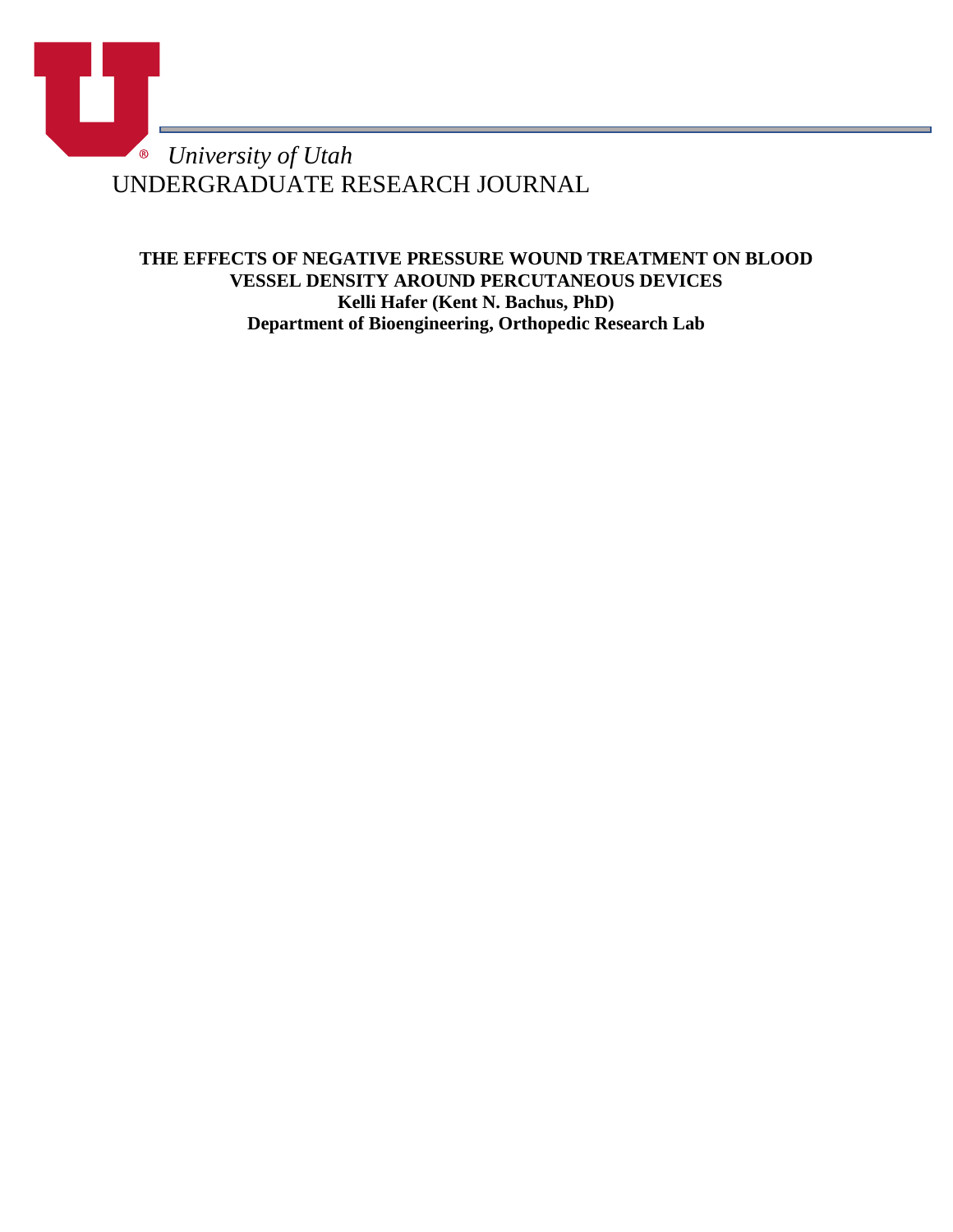## I. INTRODUCTION

A growing number of amputees use osseointegrated percutaneous prosthetics [1], which have two components: the endoprosthetic stem implanted directly into the bone and the percutaneous post that protrudes out of the skin [1, 2]. The percutaneous post attaches to the rest of the prosthetic limb [2]. These types of prosthetic devices reduce skin contact and discomfort compared to socket prosthetics that are fitted directly over the residual limb [1, 2]. However, one major limitation of osseointegrated prosthetics is that epithelial downgrowth occurs around the percutaneous post [3]. Downgrowth is when the skin recedes off the device (Fig 1), which is the body's natural way of ridding itself of the foreign object. This can lead to infection and other complications for the patient [1, 3].

 To reduce complications for patients, researchers have studied how to reduce downgrowth. In one study, downgrowth was significantly less (50-70%) when Negative Pressure Wound Treatment (NPWT) was applied to animals with percutaneous devices, compared to the animals not treated with NPWT [3]. NPWT mechanically draws wound edges together and removes fluids with vacuum suction [4]. Applying suction significantly reduced downgrowth around the percutaneous posts, although, the morphological mechanism as to why NPWT helped was not clear from this study [3].



*Fig. 1. Parts of an osseointegrated prosthetic without and with downgrowth. White represents the soft tissue, gray represents the bone, and black represents the osseointegrated implant and percutanous post. (a) shows no downgrowth on the percutaneous post. (b) shows downgrowth on the percutaneous post. The dotted line is where the skin was originally and the solid line is where the skin has receded to.*

 The effects of NPWT on morphological mechanisms surrounding other musculoskeletal and dermis wounds have been studied [5, 6]. Research has demonstrated that blood vessel density and blood flow increase around wounds, which promotes healing by supplying oxygen and nutrients to the wound site and by removing waste from the wound site. Along with increased healing, a study determined that NPWT changed the blood vessel density around wounds [5]. Yet, how the change in density affects downgrowth around a percutaneous device was unknown.

The goal of this research was to determine the effects of NPWT on blood vessel density and the possible interaction between blood vessel density and downgrowth.. It was hypothesized that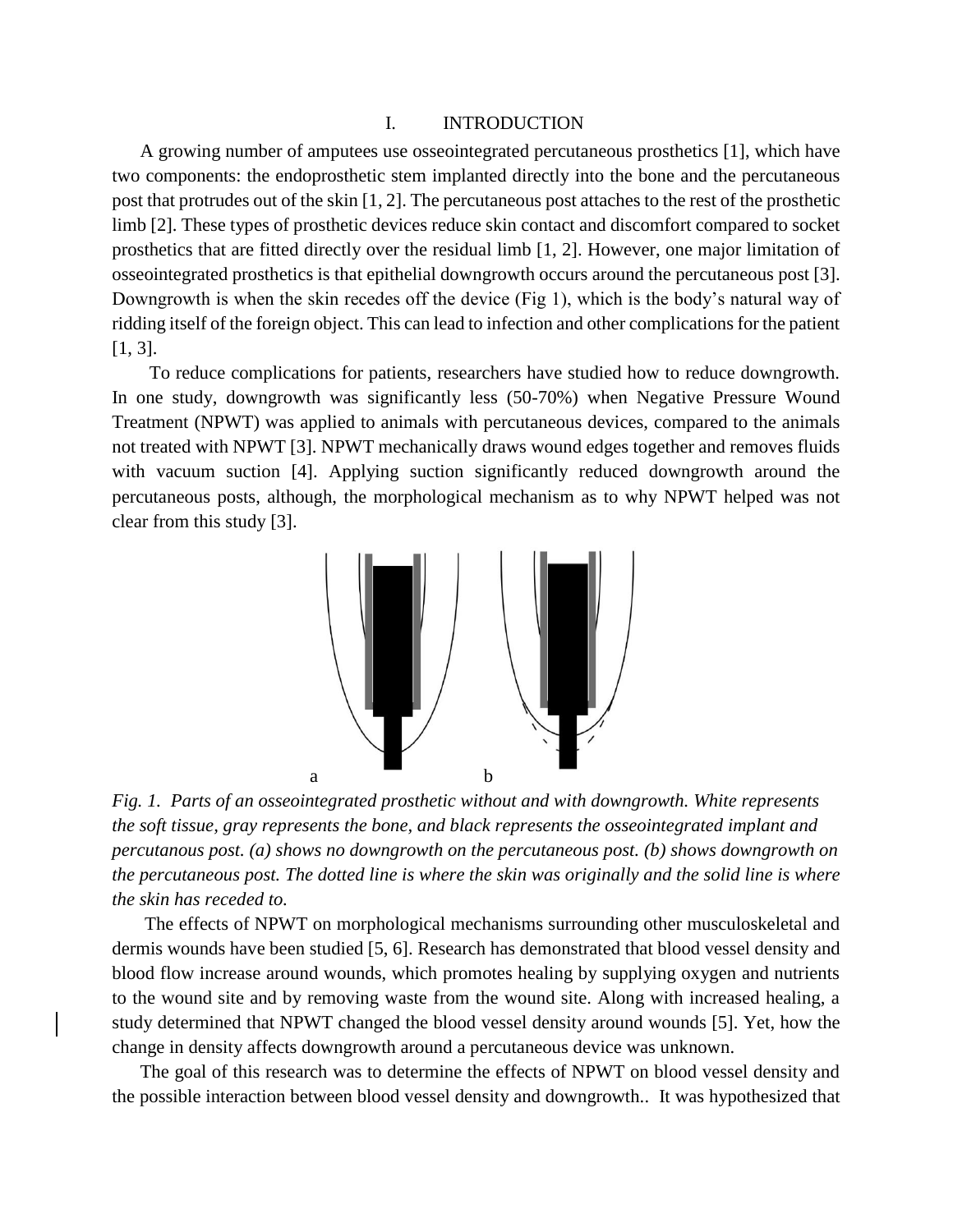the blood vessel density would be greater after NPWT was applied. This was determined by comparing the blood vessel density of tissue samples from 12 rats that had been implanted with percutaneous devices, six of which were treated with NPWT and six of which were not treated. The analyzed tissue samples could help clinicians better understand how NPWT affects blood vessel density and how it plays a role in wound healing around a percutaneous device. A better understanding of NPWT could allow clinicians to improve health and comfort for amputees who use osseointegrated percutaneous prosthetics.

## II. METHODS

## *A. Animal and study design*

This research was conducted with an approved animal protocol from the Institutional Animal Care and Use Committee at the University of Utah and Department of Defense. Hairless rats (8 weeks old; Charles River, Raleigh, NC) were implanted with percutaneous devices using an aseptic surgical procedure [3]. The rats were randomly assigned into two groups. NPWT was applied to six rats (Fig 2) and six rats served as untreated controls. All rats remained on the study for four weeks. Continuous NPWT was applied according to an established protocol to the treated rats [3].

According to the protocol, NPWT at -70mmHg was applied to the treated rats for thirty-six hours, then not applied for twelve in a repeating cycle during the four-week period. The untreated rats received dressing changes in the same 36-12 cycle as the treated rats. However, a vacuum tube was not bandaged to the untreated rats. All the dressing changes were performed while the rats were under general anesthesia of isoflurane (2%).



*Fig. 2. NPWT applied to device implanted in rat. A tube, which applies negative pressure from a small clinical vacuum machine, is bandaged over the percutaneous device.*

#### *B. Downgrowth Measurements*

During each dressing change, pictures were taken of each percutaneous post to recorded any downgrowth. At the end of the four-week period, the rats were sacrificed using 5% isoflurane. At this time, the final downgrowth of each rat was measured by using a caliper to measure the distance between the percutaneous post and the surrounding skin in the medial, lateral, cranial, and caudal directions. Any measurement other than 0 mm recorded was considered downgrowth.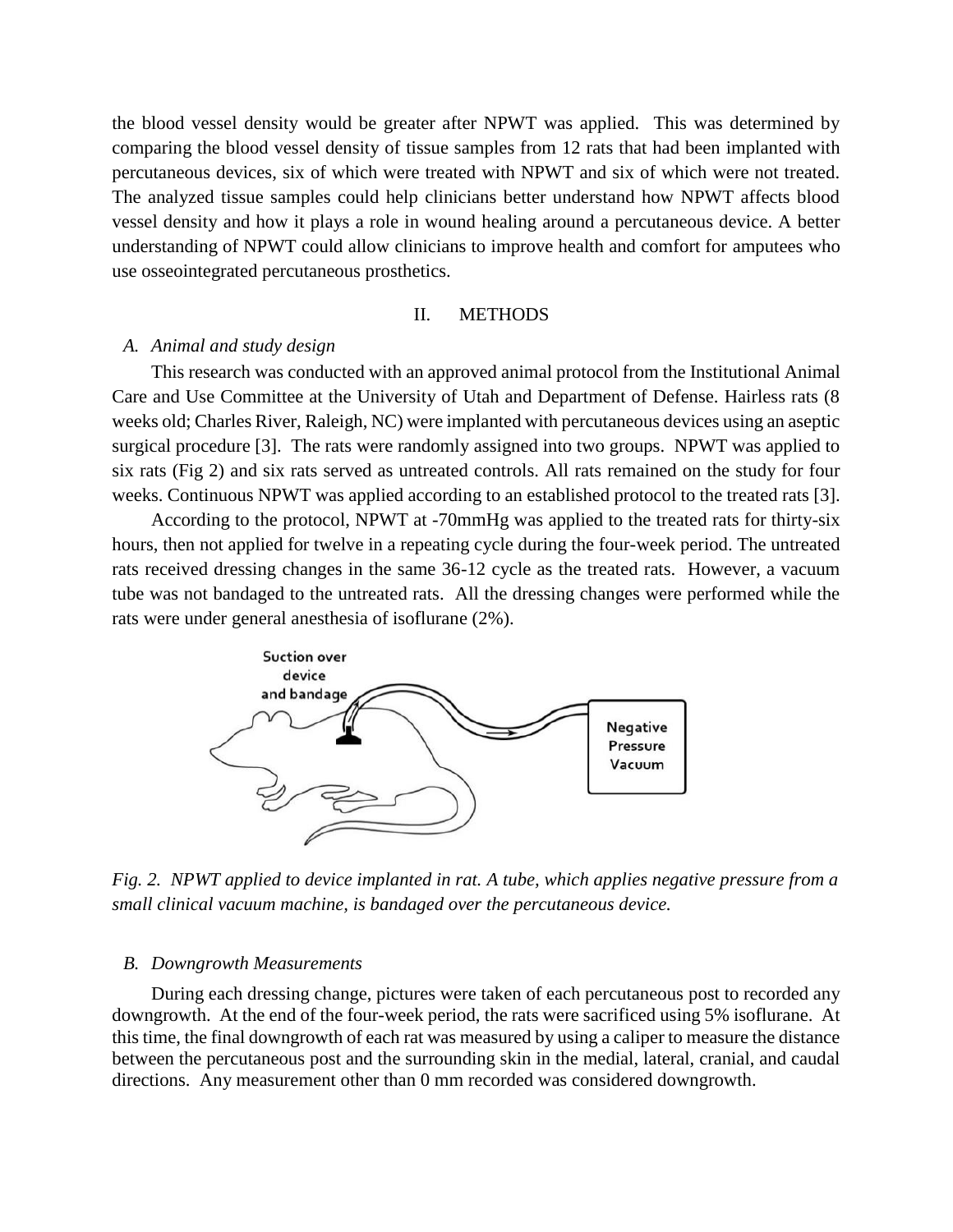## *C. Tissue Staining*

Tissue samples were collected from three locations per rat. First tissue was taken from the three-point junction, which is the point at which the air, the epithelial, and the device first make contact. Next a tissue sample was taken from along the top of the implanted device, called the over-device tissue. Finally, tissue was collected from another region of the skin that was not affected by the device, as control tissue (Fig 3). After the tissue samples were harvested, they were fixed in formalin for paraffin embedment. Using a microtome, a small slicing tool, 3-4 micrometers thick tissue sections were obtained and stained with CD31 antibody (Abcam, Cambridge, USA) which stains for blood vessels. A liver from one of the rats was used as an IgG control for the CD31 staining.

# *D. Cell Quantification*

After staining, the blood vessels in the tissue samples were quantified. The vessels were counted under a high magnification microscope (Nikon Instruments INC, Melville, NY) to observe the number of blood vessels in the tissue that was surrounding the implant. The vessel density was calculated by counting the total number of CD31 positive structures, with visible lumen, per area. An area with radius of 500 µm was drawn on microscope image of the NPWT and untreated tissue, with the center of the circle being the three-point junction. The blood vessel density for each group was expressed as the mean number of CD31 positive structures per  $mm<sup>2</sup> \pm SD$ . The area within which blood vessels were quantified was averaged. Based on that average, blood vessels were counted within similar areas in the control tissue and the over-device tissue (Fig 3).



*Fig. 3. Locations from which tissue samples were taken. Blood vessel density was quantified in three tissue samples per rat: control tissue (blue rectangle), over-device tissue (green rectangle), and three-point junction tissue (yellow rectangle).* 

# *E. Statistical Analysis*

After all the blood vessels in the tissue samples were quantified, a Student t-test was used to determine any statistical significance between the densities of the NPWT treated group and the untreated group, from tissue at the three-point junction, over-device, and control tissues. The alpha level was set at 0.05.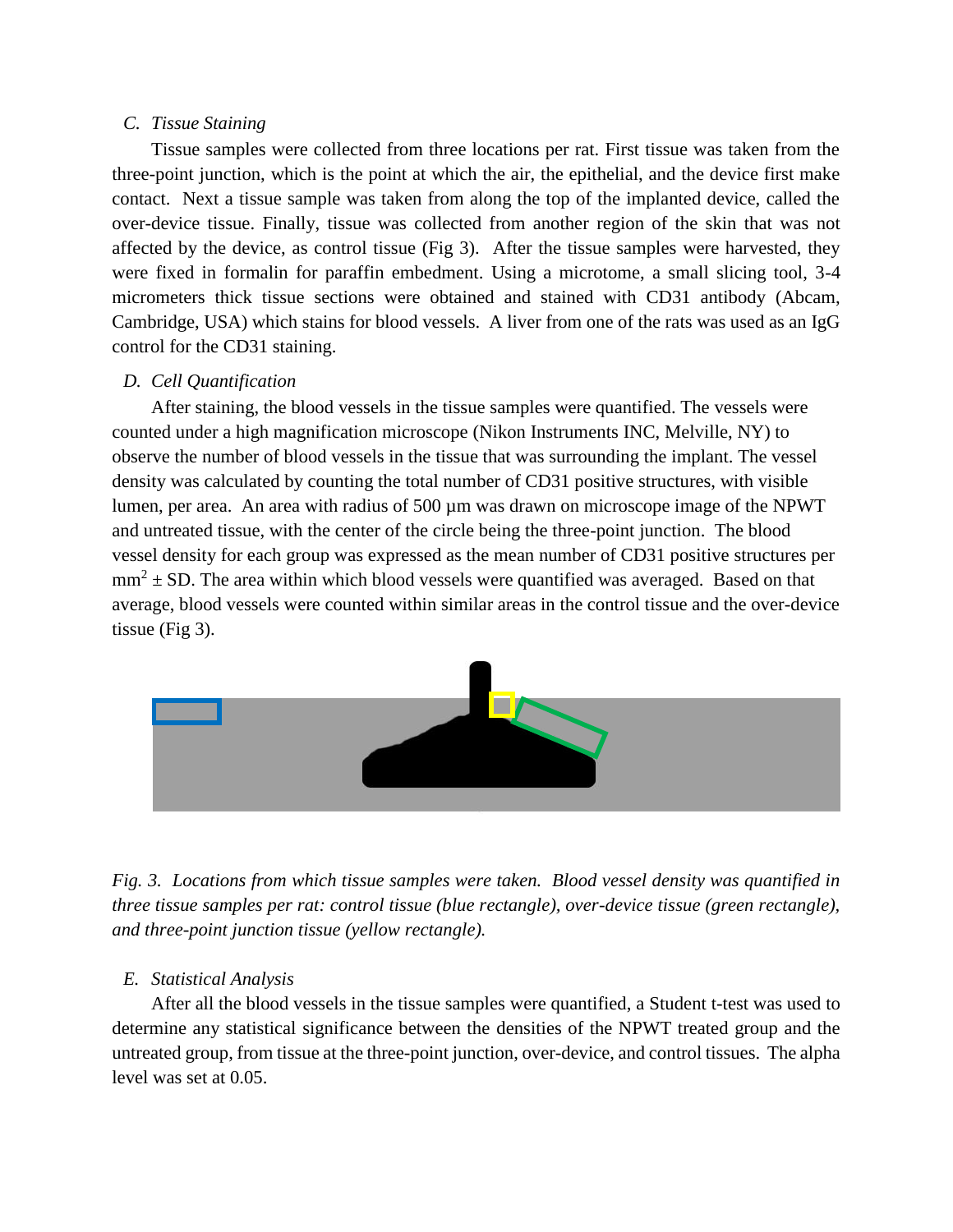### III. RESULTS

At the time of tissue harvesting the untreated rats showed downgrowth, while none of the treated rats showed downgrowth. None of the rats had signs of infection around their devices. With no signs of infection around the implants, the blood vessel counts were unaltered. After harvesting, the tissues were fixed to prevent tissue degradation and allow for more accurate study of the blood vessels. However, during fixation, one of the untreated (control rats) tissue samples was destroyed, so only blood vessels in tissue samples from five untreated rats were able to be quantified.

The blood vessel densities for each tissue type were quantified using a Nikon microscope software. There was not a significant difference found between the untreated control tissue (43.736  $\pm$  7.330 blood vessels per square millimeter (BV/mm<sup>2</sup>), mean  $\pm$  std. dev) and the NPWT treated control tissue (37.054  $\pm$  6.277 BV/mm<sup>2</sup>). Furthermore, in the over-device tissue there was a 91.3% increase in blood vessels density in the treated tissue  $(79.105 \pm 21.533 \text{ BV/mm}^2)$  compared to the untreated tissue  $(41.342 \pm 12.746 \text{ BV/mm}^2)$ . There was also a 96.6% increase in blood vessels from the untreated three-point junction tissue (139.664  $\pm$  42.141 BV/mm<sup>2</sup>) to the treated threepoint junction tissue  $(274.574 \pm 80.494 \text{ BV/mm}^2)$  (Fig 4). Because there was not a significant different in the control tissue blood vessel densities, but there was in the over-device and threepoint junction tissue densities, we can confidently determine that NPWT does make a statistically difference in the blood vessel density in tissue around a percutaneous device.



From this study we were able to observe that NPWT does increase blood vessel density around percutaneous devices.

*Fig. 4. Blood vessel density in untreated verses NPWT treated rat tissue. There was not a significant difference between the untreated and treated control tissue densities. However, there was a significant increase in blood vessel density over-device and at the three-point junction when NPWT was applied. The significance denoted by \* was set at p = 0.05.*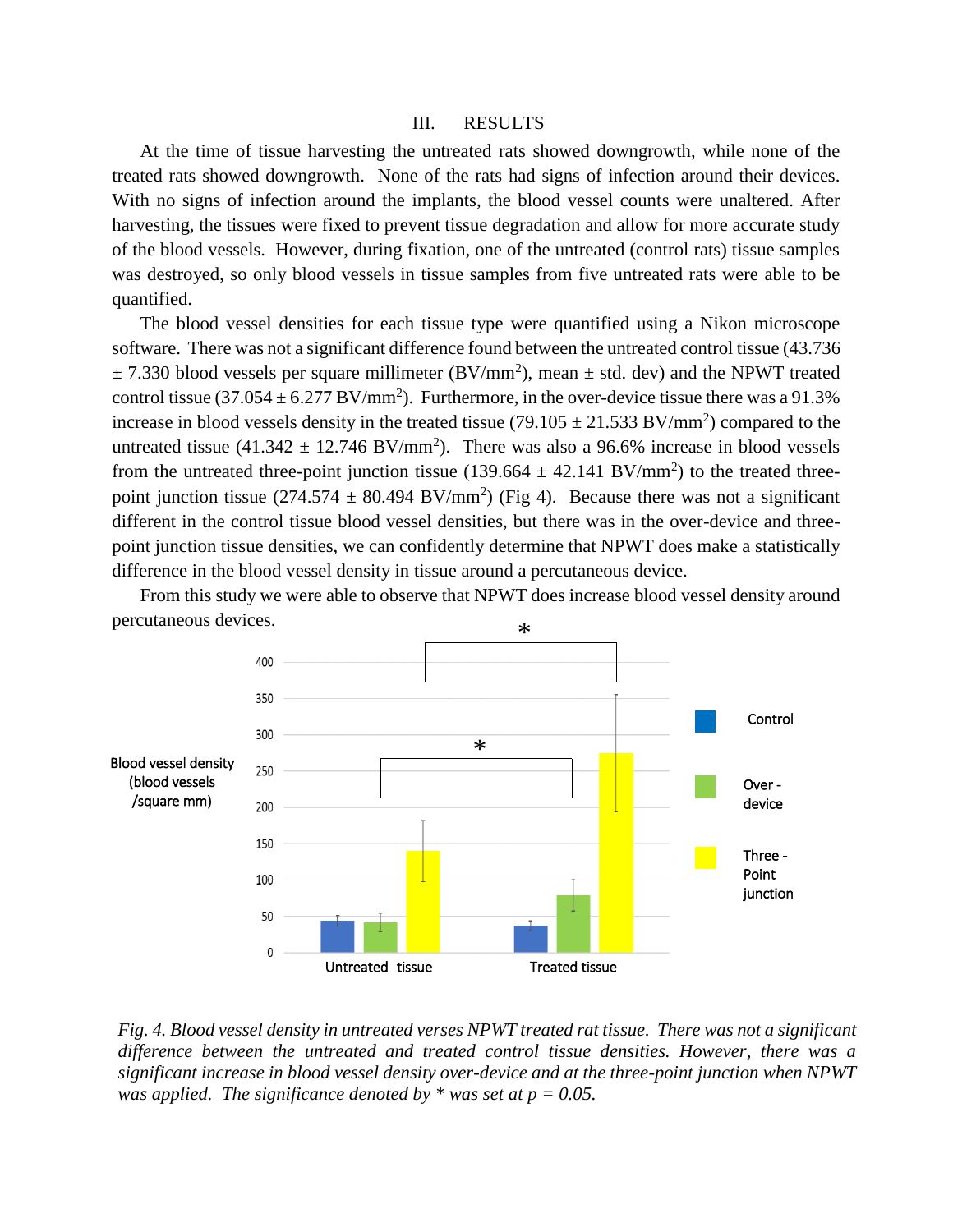### IV. DISCUSSION

In this study, it was hypothesized that blood vessel density would be greater around percutaneous devices after Negative Pressure Wound Treatment (NPWT) was applied. It was found that blood vessel density did indeed increase around percutaneous devices when NPWT was applied.

Previous studies in this field have determined that NPWT promotes wound healing [5] and reduces downgrowth [3]. Other studies have also been done to determine the mechanisms of downgrowth around percutaneous implants [3]. In addition, NPWT has been used to close diabetic ulcer wounds [4]. Moreover, researchers have shown that the blood flow changes around wounds when NPWT is applied [5, 6]. However, before this study, the combined relationship between NPWT, downgrowth around percutaneous devices, and blood vessel density had not been researched.

This research showed that the mechanism of increasing blood vessel density correlates with the reduction of downgrowth around a percutaneous device. This was shown in three different types of tissue samples (Fig. 3). The blood vessel density in the control tissue (tissue not affect by the presence of the device) of both the untreated and NPWT treated rats remained constant (Fig 4.), while the blood vessel density significantly increased in the three-point junction tissue and the over-device tissue in the treated rats. This may be because the negative pressure applied to the skin increases the blood flow in that area [5] which results in a greater need for blood vessels. This may lead to greater oxygenation, nutrient supply and waste removal, promoting healing of downgrowth. Further studies need to be performed to solidify a relationship of correlation or causation between blood vessel density, NPWT, and downgrowth. If blood vessel density is determined to be the factor that causes reduced downgrowth, other methods of increasing blood vessel density around percutaneous prosthetics could be studied which would further reduce the discomfort and inconvenience for the amputee.

Although our results confirmed our hypothesis, there were several limitations of this study. First, wound healing occurs in overlapping stages [3] and tissues samples were only taken at a single timepoint, 4 weeks after implantation. Because this was an explorative mechanistic study, this was an appropriate time point because acute wound healing usually occurs within 30 days of initial wound [8]. The study did show reduced downgrowth in the NPWT treated rats, so we can still state that increased blood vessel density correlates with reduced downgrowth. In the future, research can be done in which tissue samples are taken at multiple time points throughout the study, to look at blood vessel density throughout the stages of healing. This study also did not explore how the skin around the percutaneous device would behave after NPWT termination or long-term use. Blood vessel quantification can be done in longevity and termination studies in the future. An addition limitation is that rat tissue heals differently than human tissue [7]. Therefore, humans may have differing results from NPWT than the rats in the study. However, this kind of research must be proven safe in animal populations before it can be put into clinical trials for humans.